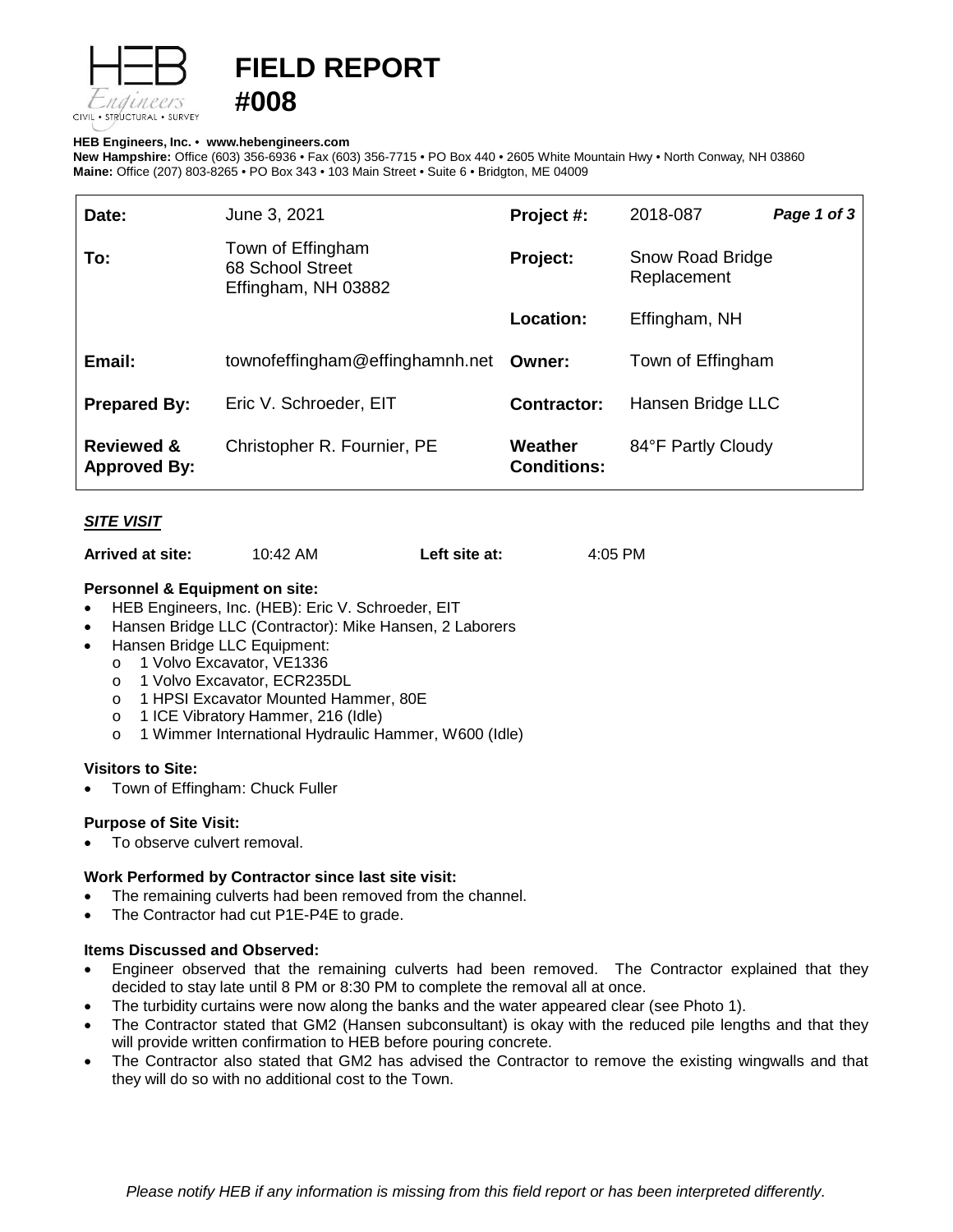- The Contractor drove P5E, the last pile to go in on the east side and cut it to grade. The approximate lengths of all the piles including the proposed 1.5-foot embedment into concrete are; P1E = 6', P2E = 18', P3E = 8', P4E = 18', P5E = 8'. Again, the Contractor has stated that GM2 is signing off on these adjusted pile lengths and that they will send HEB written confirmation.
- The Contractor installed a turbidity curtain downstream and completed regrading of the channel where the culverts were situated. The Contractor removed material to generally match the site with up and downstream channel characteristics. A slight mound remains near the center of the channel outside the reach of the equipment, which was determined to remain. The water within the site returned to normal clarity soon after finishing regrading and prior to turbitity curtain removal.

# **Work Scheduled:**

- Monday Wednesday, June 7- 9, 2021 Contractor to begin driving sheet piles.
- Friday, June 11, 2021 Concrete scheduled for east pilecap.

# **Outstanding Construction Issues:**

- The Contractor needs to provide revised GM2 design information regarding differing pile conditions. (FR #006, 06-01-21).
- Repair/enhancement of the downstream sediment control is likely necessary before additional culverts are removed (FR #007, 06-02-21).
	- o Contractor completed culvert removal, at night, on June 2, 2021. Sediment controls were reinstalled prior to channel regrading.

### **Next Observation:**

• Monday, June 7, 2021.

### **Photos:**

• Taken by Eric Schroeder on Thursday, June 3, 2021.



Photo 1: The channel prior to excavation.